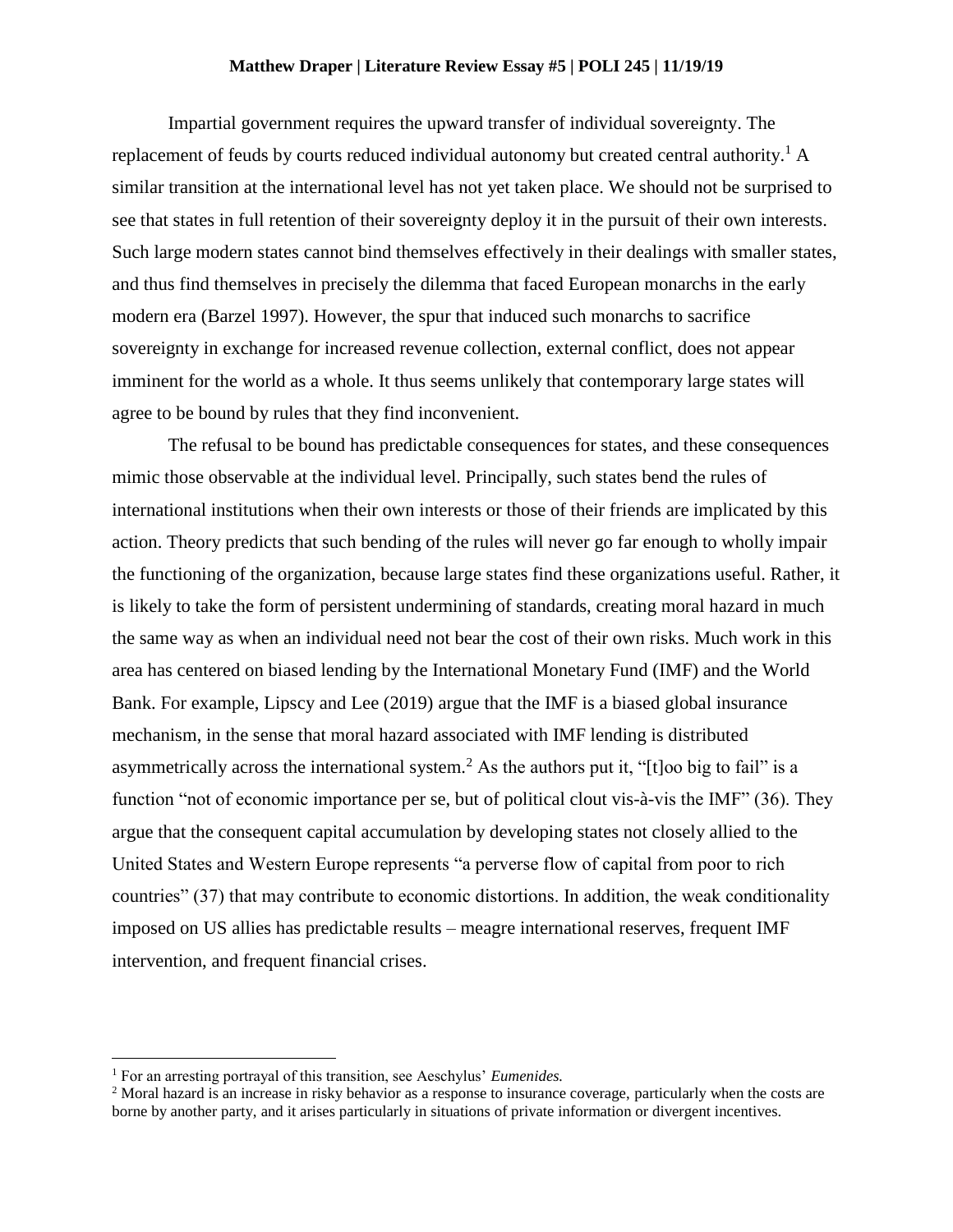This imbalance is reflected in both loan volume and frequency. Barro and Lee (2005) find that IMF loans are both larger and more frequent when a state is more connected (politically and economically) to the United States and major European countries. They observe a similar effect for states with larger quotas and more professional staff at the IMF. Using these results as instrumental variables in an estimation of the effects of IMF lending on economic growth, the authors find that a higher loan-participation rate reduces economic growth. Such lending also exerts small negative effects on democracy and the rule of law. Similarly, Kilby (2009) argues that the conditioning of loans on macroeconomic reforms (aid conditionality) is undermined by persistent pressure for lax enforcement on behalf of powerful donors and their allies. In a study of the United States and the World Bank, Kilby finds that World Bank disbursements are less dependent on macroeconomic performance when the countries in question are allies of the United States, as measured by UN voting records. For these countries, there is little evidence of enforced conditionality and no substantial link between macroeconomic policy and Bank disbursements. Kilby presents donor pressure as an important alternate explanation for the failure of conditionality.

In a study of 53 African countries between 1990 and 2000, Stone (2004) found that the IMF's loans-for-reform program lacked credibility because donor countries (particularly Britain, France and the United States) habitually intervened to prevent rigorous enforcement of loan conditions. He concludes that IMF independence is a prerequisite for effective reform advocacy, and that until this is achieved its conditions will not be taken seriously by protected states. He argues that it is this lack of commitment by member states rather than the IMF's pursuit of its own interests that induces non-enforcement. The IMF is effective in creating incentives for reform when its threats to withhold financing are credible. The obstacle to enforcing these threats is interference by the major donor countries. Thacker (1999) finds that movement toward the United States (as measured by UN voting) can significantly increase a state's chances of receiving a loan from the IMF. He finds that the end of the cold war is associated with an increasing tendency by the United States to use the IMF to "reward friends and punish enemies" (70), and that before this time the US deployed its influence transactionally, to induce states into its orbit rather than to reward those already there. He uses this finding to cast doubt on the

2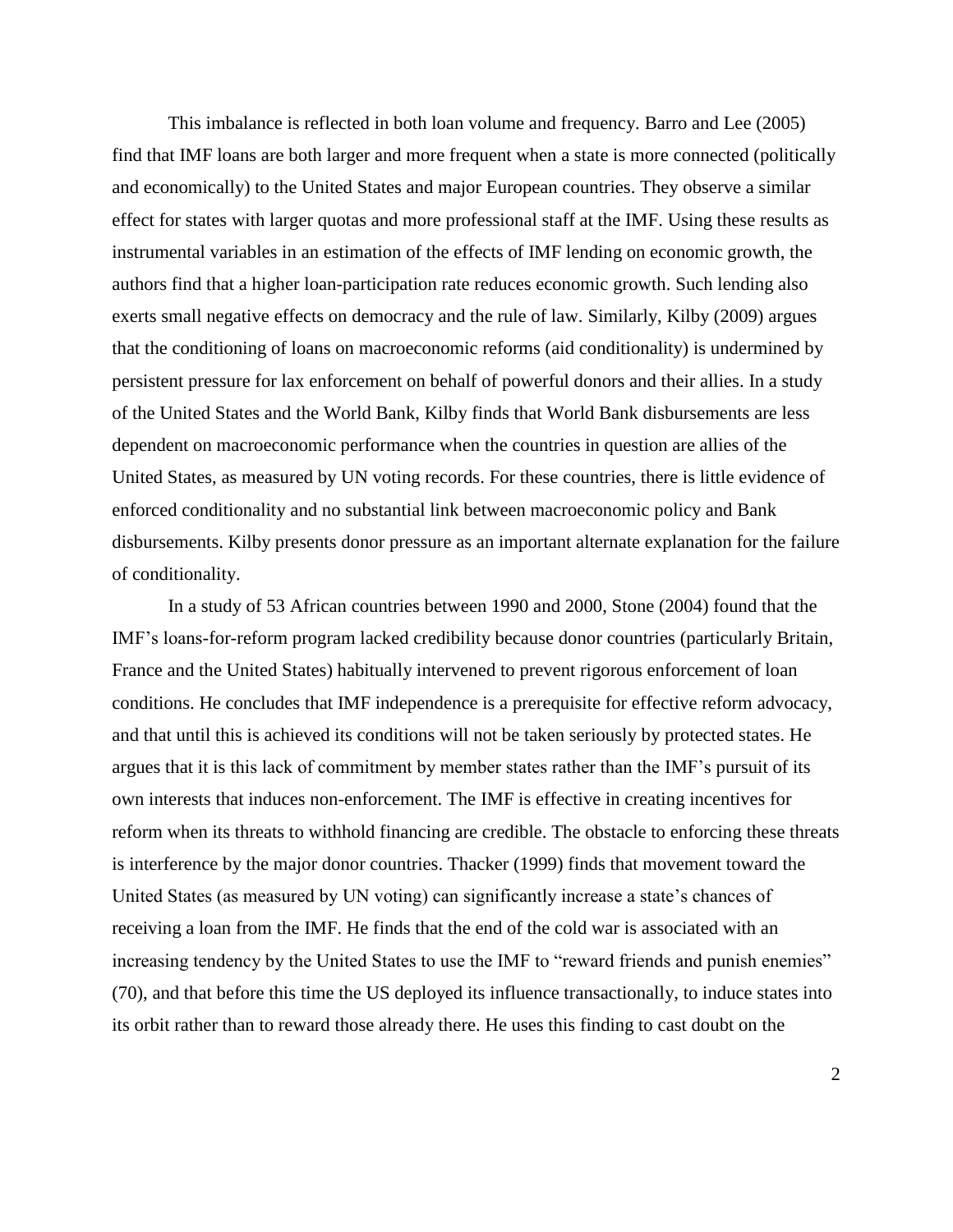agentic capacity of international organizations, arguing that their behavior frequently satisfies the interests of their most powerful members.

The strategic interaction surrounding IMF lending appears to cut in both directions. Small states can benefit in several ways from their interactions with the large states that control IMF lending. Rickard and Caraway (2014) find that national governments leverage upcoming elections when negotiating with the IMF. The authors argue that governments desire lessstringent labor market reform conditions attached to loans, and use the specter of looming elections to induce concessions from the IMF. Specifically, loans concluded within six months of an upcoming election have less-stringent labor market conditions attached, ceteris paribus. The authors point out that this finding diverges from the IMF's technocratic image, and also that this finding ironically goes some way towards eliminating the democratic deficit that allegedly plagues international organizations – after all, if the IMF is negotiating with an eye to domestic impact, then voters' wishes are being considered. Similarly, Dreher et al. (2009) find a robust positive relationship between temporary Security Council membership and participation in IMF programs, even when they account for economic, political and country-specific factors. They find additional evidence that Security Council membership reduces the number of conditions included in IMF programs. To explain this variation, the authors argue that governments will use their influence in one international organization to gain leverage over another, and that in this example developing countries value IMF loans more highly than their security council votes, while developed countries may make the opposite calculation. The authors caution that the politicization of such international organizations does not neutralize their value, and that "[t]he alternative to a world with politically manipulated international organizations may be one with no international organizations at all, where major powers pursue foreign policy unilaterally" (751).

Does the clear presence of bias undermine the utility of the Bretton Woods organizations? Vaubel (1983) makes the provocative argument that there are no valid economic grounds for IMF lending, though it does play a crucial role in the dissemination of monetary and financial information. He argues that IMF leading "weakens the incentives to avoid mistakes," creating a moral hazard in international finance. However, the relative absence (6) of systemic

3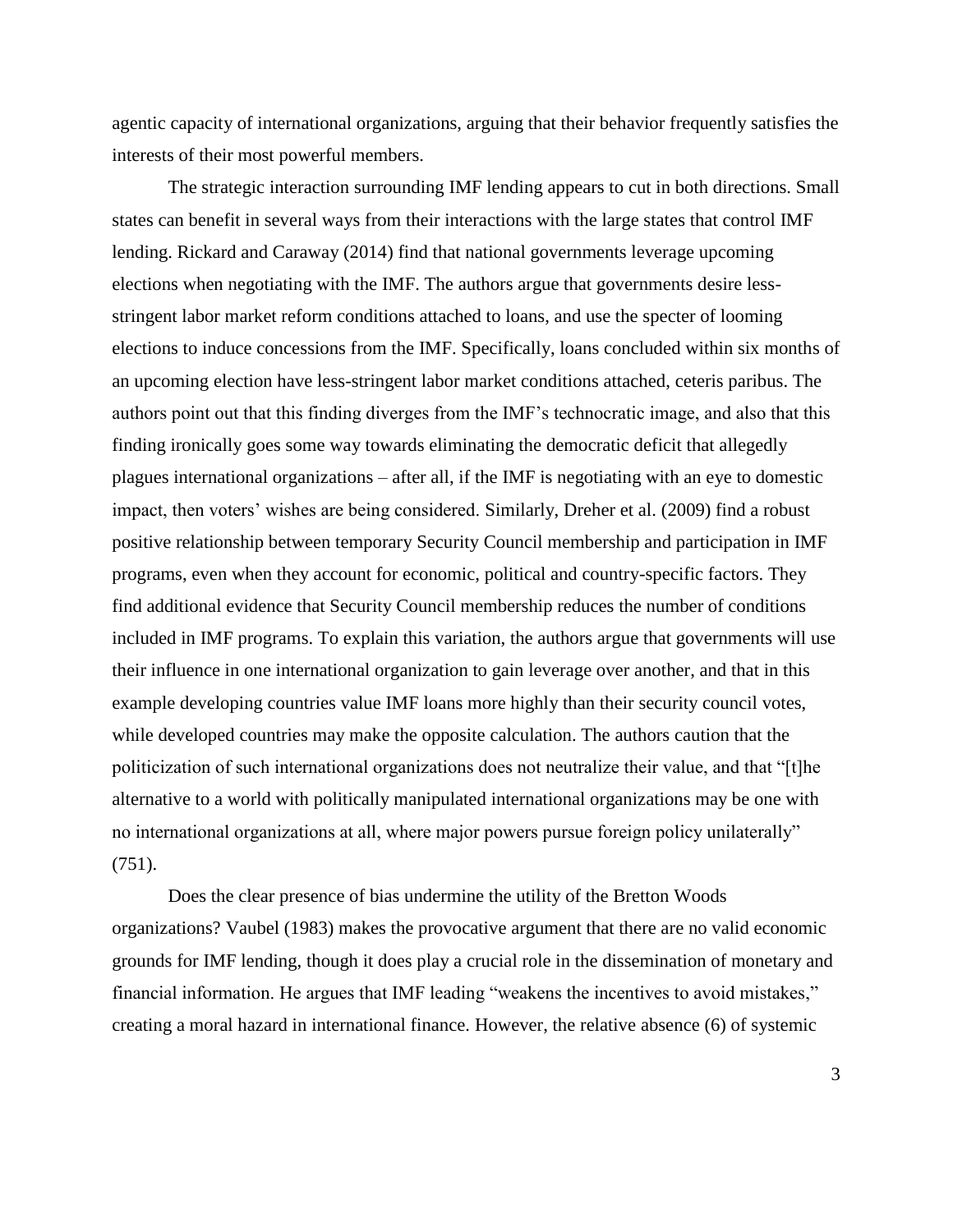competitors to the IMF may actually insulate it from undue influence in comparison with its peer institutions. Lipscy (2017) argues that international institutions that face extensive competition in their particular issue area offer attractive outside options to member states (forum shopping, though Lipscy does not use this term). The accessibility of these outside options limits the amount of deviation from the prevailing balance of power, or as Lipscy puts it, limits the "possibility of distributive outcomes that poorly reflect underlying state capabilities" (353). However, path-dependent distributive outcomes are more sustainable among institutions with limited outside options. In an examination of the Bretton Woods institutions (the IMF and World Bank), Lipscy finds divergence in bargaining outcomes consistent with his theory: that the institution with few competitors (the IMF) exhibits more path dependency than one with many competitors (the World Bank), attributable to higher network effects and barriers to entry.

It is important to note that the domestic support for the IMF may be conditional on the benefits derived from the moral hazard problem. Broz and Hawes (2006) examine the microfoundations of IMF support and demonstrate the impact of these interests on congressional voting. They find that money-center banks actively seek to exert influence by supplying legislators with campaign funds, and that members of Congress appear to be responsible to these appeals in their subsequent votes. In addition, they find that members of Congress are taking account of unorganized constituency groups benefitted or harmed by IMF activity. Those members representing districts that gain from trade are more likely to vote in favor of funding the IMF, and vice versa, as would be predicted by the Stolper-Samuelson theorem. Finally, they note that major banks influence the IMF directly via access to the Fund's officials and staff, and they find that IMF policy moderately reflects the interests of major international banks. It is not difficult to imagine that attempts to rigidly impose conditionality would inhibit these banks' activities in the affected states, and that they might vigorously oppose such impartiality.<sup>3</sup> In related work, Broz (2011) finds that support for the IMF is generally higher in the Senate than in the House, and he attributes this higher level of support to the larger geographic constituencies of

 $\overline{\phantom{a}}$ 

<sup>&</sup>lt;sup>3</sup> However, it would likely be in banks' long-term interest to support impartial conditionality. Such impartiality would reduce the incidence of banking crises and in the long run banks' revenue would be greater. There exist social mechanisms to make these bargains within individual societies, but at the international level there is no sovereign to circumvent this particular prisoner's dilemma.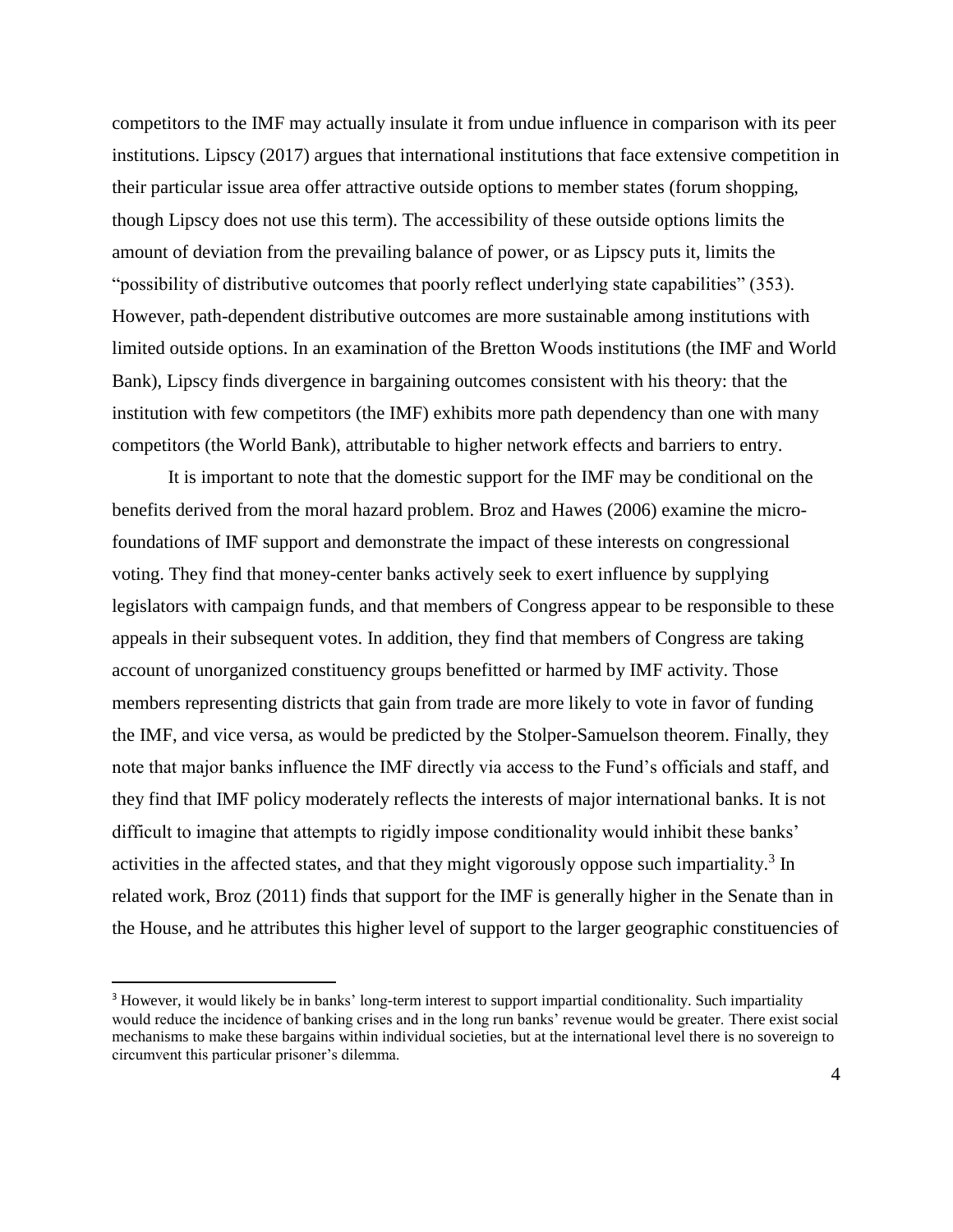Senators rather than their longer tenure of office. He further finds that ideology is a strong determinant of congressional voting on the IMF, specifically that left-wing legislators are more than 30% more likely to support the IMF than their right-wing counterparts.

The moral hazard problem at the international level is unlikely to be overcome. The many remediations of the problem at the individual level all rely on the intervention of an outside force. At the top of any hierarchy, such a force would need to bootstrap itself into existence (Hardin 1997). In the absence of an exogenous threat, this is unlikely. However, the independence of international organizations is a norm that can be strengthened or abandoned. Attempts to consciously strengthen (weaken) it will reduce (increase) the range within which nonconditionality is possible. Another strategy might be to give the IMF a monopoly on international lending, increasing its organizational path dependency along the lines suggested by Lipscy (2017). However, it is important to emphasize that there are structural reasons why the competition among units that led to the emergence of genuinely impartial institutions is unlikely to be replicated at the level of the international system.

## References

Barro, Robert J., and Lee, Jong-Wha. 2005. "IMF Programs: Who Is Chosen and What Are the Effects?" Journal of Monetary Economics 52, 7 (Oct): 1245-1269.

Barzel, Yoram. 1997. "Parliament as a wealth-maximizing institution: the right to the residual and the right to vote." International Review of Law and Economics 17: 455–474.

Broz, J. Lawrence, and Hawes, Michael. 2006. "Congressional Politics of Financing the International Monetary Fund." International Organization 60 (2):367-99.

Broz, J. Lawrence. 2011. "The United States Congress and IMF Financing, 1944-2009." The Review of International Organizations 6, 3 (September): 341-368.